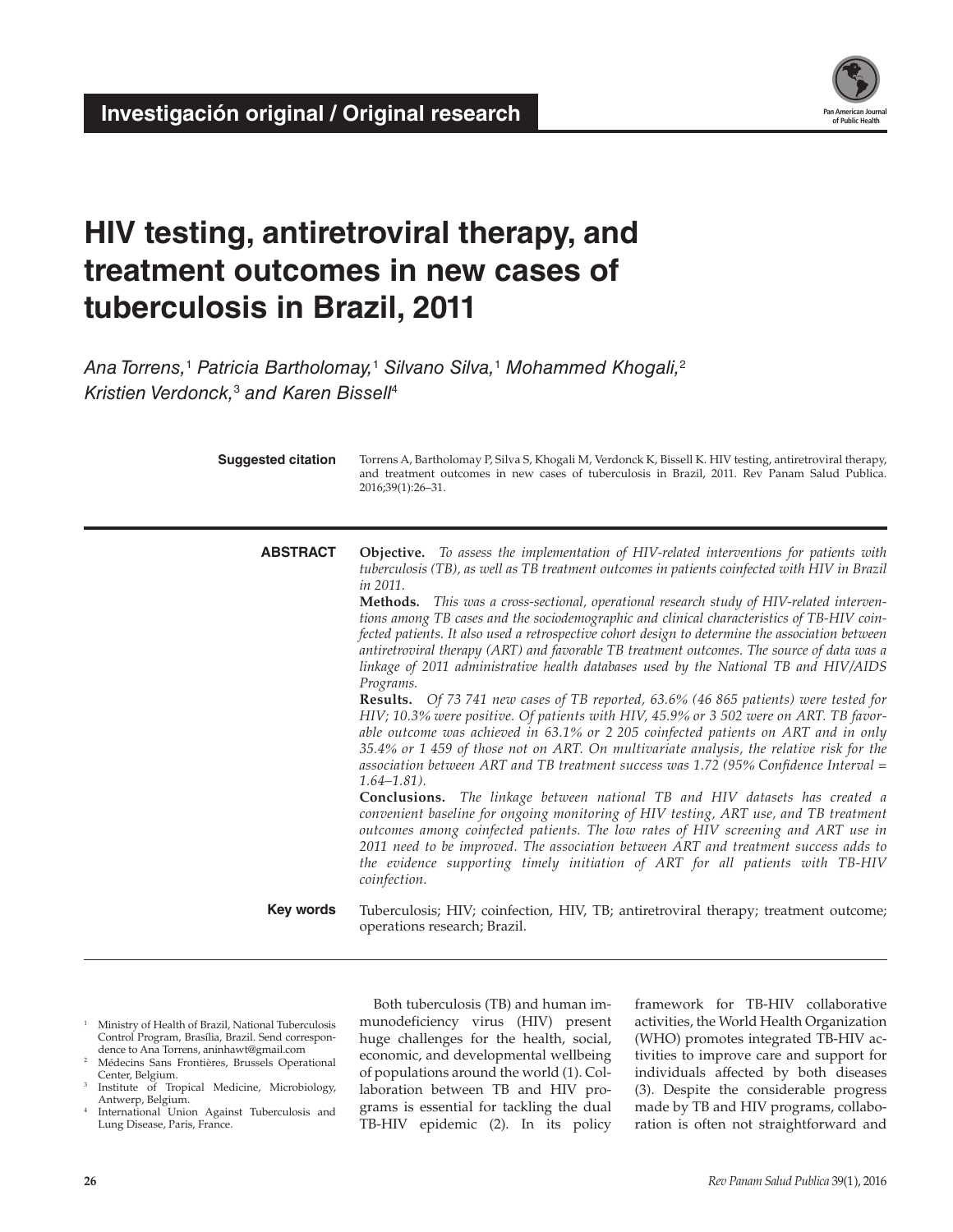countries have found it hard to meet the targets for implementing collaborative activities (4, 5).

WHO recommends screening all TB patients for HIV and offering antiretroviral therapy (ART) to all patients with TB and HIV coinfection, irrespective of their CD4 count. To reduce mortality among people living with HIV/Acquired Immune Deficiency Syndrome (AIDS) who have TB, health services need to ensure that all patients with coinfection are on ART, either before or after the start of TB treatment (6).

Brazil has high burdens of both TB and HIV. With more than 71 000 new cases of TB and 4 700 TB-related deaths each year, it ranks  $16<sup>th</sup>$  on a list of 22 high TB-burden countries (6). In Brazil, TB ranks third among all deaths attributed to infectious diseases and is first among infectious diseases for those living with HIV/AIDS (7, 8). The country's HIV/AIDS prevalence is estimated to be 0.4% among the general population and 10% among TB patients. There are an estimated 718 000 people living with HIV/AIDS in Brazil (9).

For several years, the National TB Program (NTP) in Brazil has been implementing WHO-recommended HIV interventions for patients with coinfection. In 2013, the NTP published national guidelines on implementation of TB-HIV activities (10). However, there has been no routine analysis to see how many patients at the state level have actually been receiving this care, and whether these interventions have favorably influenced TB treatment outcomes. This is partly because the national TB information system has, until recently, lacked the information required to monitor whether patients with coinfection are on ART. This data, especially when broken-out by state, could help determine whether activities are being implemented by TB programs and what gaps or other problems exist that need to be resolved. Such data could also identify which states experienced successful implementations that could be emulated by others.

Thus, the present study aimed to assess implementation of HIV-related interventions for patients with TB, as well as TB treatment outcomes for patients with coinfection, using routine data from Brazil's TB and HIV/AIDS programs. The specific objectives were to: (a) describe HIV screening for new TB cases;

(b) describe sociodemographic and clinical characteristics of cases of TB-HIV coinfection; and (c) determine the association between ART and favorable TB treatment outcomes.

#### **MATERIALS AND METHODS**

#### **Study design and population**

This was an operational research study. It used a cross-sectional design to assess HIV-related interventions among TB cases and to describe sociodemographic and clinical characteristics of TB-HIV coinfected patients. A retrospective cohort design determined the association between antiretroviral treatment (ART) and favorable TB treatment outcomes. The study included all 73 741 new cases of TB diagnosed and reported by all states in Brazil from 1 January 2011–31 December 2011, that had been entered into the TB national information system with ICD-10 codes A15-A19 (11).

### **Setting**

**Health system.** Brazil is a federal republic comprised of 27 states. The country's NTP and national HIV/AIDS program are both headquartered in Brasilia and have branches at the state and municipality levels where diagnostic and treatment services are integrated with general health care. Federal guidelines drive TB and HIV/AIDS control (12, 13) in the country and states, and municipalities have the autonomy to implement the recommendations according to local needs. A national network of TB laboratories work with the NTP and are overseen by the National Coordination of Public Health Laboratories, also headquartered in Brasilia, and the National Reference for TB Laboratory in Rio de Janeiro city (14).

Since 2011, standard protocol for TB testing in Brazil has been two smears for all persons presenting with respiratory symptoms or patients with radiological or clinical suspicion of TB; culture for persons with TB diagnosis smear negative or extrapulmonary TB; and culture plus drug susceptibly test (DST) for new cases with a known drug-resistant TB contact, for high-risk groups (e.g., health care workers, indigenous people, the homeless, those HIV-positive, and prisoners), for suspected failure, and for

retreatment after loss to follow-up and relapse (11).

**HIV-related interventions for patients with TB.** According to national guidelines, all patients with TB are to be offered voluntary HIV counseling and testing with a rapid diagnostic test and enzyme-linked immunosorbent assay (ELISA); plus, ART should be provided free-of-charge to all patients with TB-HIV coinfection (10). Although it is recommended that all patients with TB-HIV coinfection be treated and followed by a specialized HIV/AIDS center to ensure one point-of-care, anecdotal evidence suggests that in practice this is not happening in most of Brazil. Many patients have to visit one health unit for TB treatment and another for HIV/AIDS care and treatment, usually at different locations.

**Information systems for TB and HIV.** In 2011, the TB information system had fields in which to record HIV test results or prior concomitant AIDS, but no field for recording whether a patient was on ART or not. Also in 2011, the HIV/AIDS recording system was composed of several information systems whose aim was to record CD4 counts and viral load results, ARV dispensing, and AIDS notification. HIV/AIDS patients follow up was a challenge and fields to record active TB were only present in the AIDS notification database. Although efforts have been made to collaborate, there is no standardized national mechanism for sharing information between the TB and HIV/AIDS programs and patient codes differ in each information system. In November 2013, the first linkage of TB and HIV/AIDS national databases was performed using the most recent cohort of TB outcomes, those from 2011, available at the national level.

#### **Data variables and sources**

Study variables were extracted from administrative health databases used by the NTP and by the National HIV/AIDS Program. TB data were obtained from the *Sistema de Informação de Agravos de Notificação* (National Communicable Diseases Information System; SINAN). Data about HIV/AIDS were obtained from the databases of the *Sistema de Controle de Exames Laboratoriais da Rede Nacional de Contagem de Linfócitos*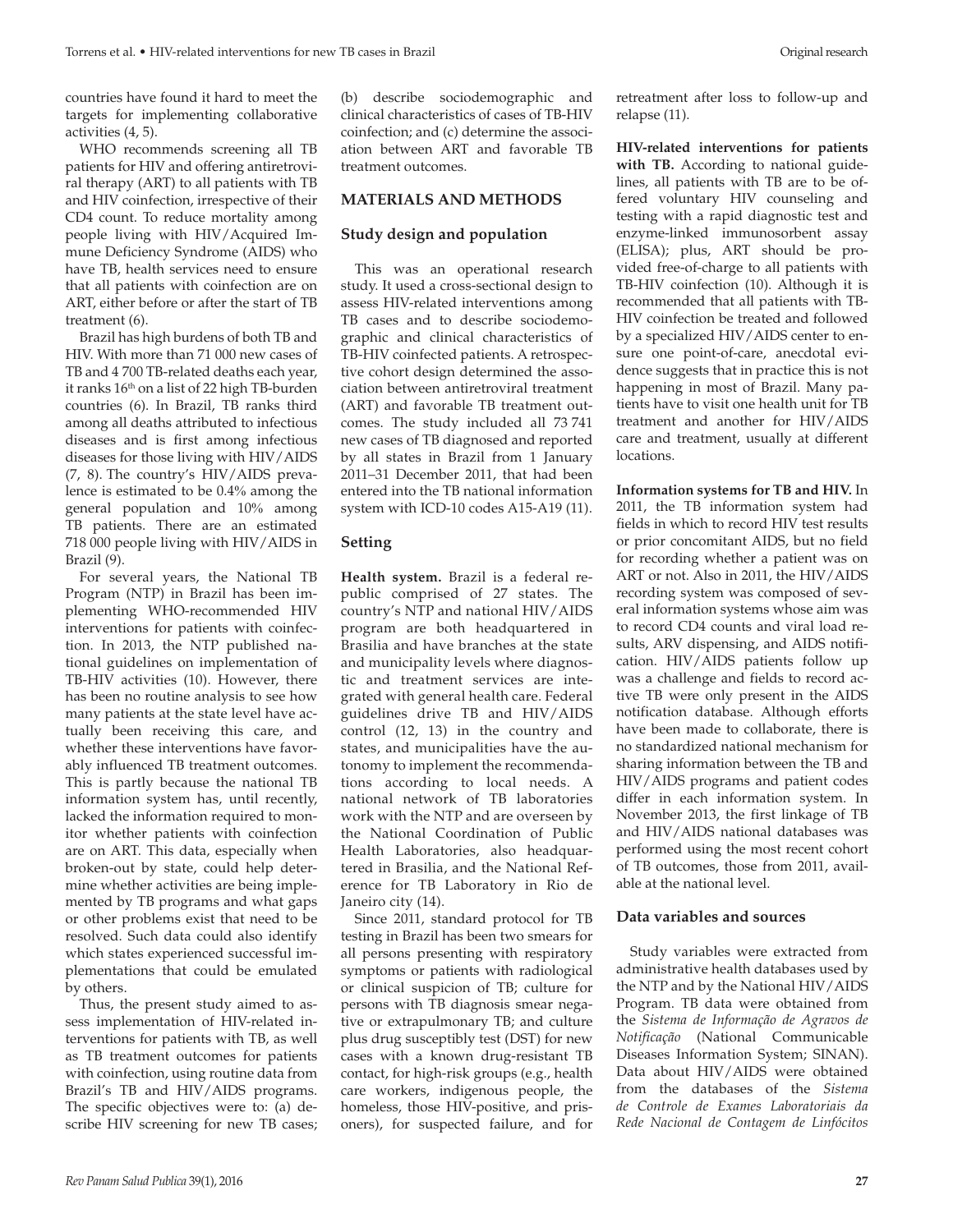*CD4+/CD8+ e Carga Viral* (System for Laboratory Exams Control; SISCEL) and the *Sistema de Controle Logístico de Medicamentos* (Medicines Logistics Management System SICLOM). Individuals who had at least one CD4 cell count or viral load test or had picked up a supply of ARV medications were included. A record linkage was performed with RecLink® software, version 3 (Instituto de Saúde Coletiva, Universidade Federal do Rio de Janeiro, Rio de Janeiro, Brazil). The following variables were used to match records: name, date of birth, and mother's name. Exclusion errors were assumed to be random and due to misspelling of names in the administrative records, thus not introducing any relevant bias in the analysis.

Data on HIV testing and status were extracted from the TB information system. Negative and pending results were then cross-checked with the national HIV/AIDS program information system and corrected to positive if they had been recorded as positive in the latter.

All demographic and clinical characteristics for patients with TB-HIV coinfection were extracted from the NTP information system, except for data on ART. The latter came from the National HIV/AIDS Program information system.

### **Analysis**

Numbers and proportions were calculated to report on HIV testing, HIV status, and the demographic and clinical characteristics of patients with TB-HIV coinfection.

A multivariate model was used to estimate the association between being on ART and treatment success. Treatment success was defined as having the following favorable TB treatment outcomes: bacteriologically confirmed cure and treatment completed. Variables with completeness above 80% and statistical significance in a bivariate analysis ( $P < 0.05$ ) were included in the multivariate model to assess and adjust for potential confounders. Relative risks and confidence intervals were calculated using Poisson regression with a robust variance model (15). Poisson was preferred to logistic regression because the study's outcome of interest (treatment success) was frequent in the study population. In such situations, i.e., cohort studies with common outcomes, logistic regression would yield odds

ratios that overstate the relative risks they are supposed to approximate, and Poisson regression is considered more suitable than logistic regression for estimating adjusted relative risks (16). Data were analyzed with the Stata®/MP12 (StataCorp LP, College Station, Texas, United States).

## **Ethics**

Ethics approval was obtained from the Ethics Advisory Group of the International Union Against Tuberculosis and Lung Disease (Paris, France) and authorization to conduct this study was received from the Ethics Committee on Research at the Hospital das Forcas Armadas (Brasília; protocol number 992.381). Since the study involved routine program data and did not contain patient identifiers, the issue of informed patient consent did not apply. The final dataset used for analysis was only accessible to the study investigators and was held in strict confidentiality.

#### **RESULTS**

Of the 73 741 new cases of tuberculosis diagnosed and registered in 2011 in Brazil, 63.6% (46 865 cases) were screened for HIV. This proportion was not homogeneous among the country's states. It ranged from 84.9% in Santa Catarina to 39.9% in Alagoas. In 15 states, the proportion of cases screened was below the national average (Table 1).

Among all new cases of tuberculosis in the country, 7 628 had a positive HIV result, which represented a proportion of TB-HIV coinfection of 10.3%. The states with the highest proportion of coinfection were Santa Catarina (22.8%) and Rio Grande do Sul (21.1%) (Table 1). Of the 7 628 patients with coinfection, 45.9% or 3 502 were actively on ART. At the state level, this ranged from 0.0% in Roraima to 70.0% in Amapá. The highest proportions of coinfection patients on ART were, in descending order, in Amapá, Distrito Federal, Acre, and Paraná. Of the total TB-HIV coinfections, 70.5% (5 380 patients)

**TABLE 1. Human immunodeficiency virus (HIV) testing, results, and antiretroviral therapy (ART) treatment among new cases of tuberculosis (TB) in Brazil, 2011**

|                                                      | Total new<br>TB cases              | HIV test done                                |               | <b>HIV positive</b>                                                                              |                        | ART            |               |
|------------------------------------------------------|------------------------------------|----------------------------------------------|---------------|--------------------------------------------------------------------------------------------------|------------------------|----------------|---------------|
| Federal states <sup>a</sup>                          | No.                                | No.                                          | $\frac{0}{0}$ | No.                                                                                              | $\frac{0}{0}$          | No.            | $\frac{0}{0}$ |
| Total                                                | 73 741                             | 46 865                                       | 63.6          | 7628                                                                                             | 10.3                   | 3502           | 45.9          |
| Rondônia                                             | 20                                 | 359                                          | 63.9          | 50                                                                                               | 8.9                    | 20             | 40.0          |
| Acre                                                 | 562                                | 234                                          | 67.0          | 11                                                                                               | 3.2                    | 7              | 3.6           |
| Amazonas <sup>b</sup>                                | 349                                | 1 1 3 0                                      | 51.4          | 254                                                                                              | 11.6                   | $\overline{2}$ | 0.8           |
| <b>Roraima</b> <sup>b</sup>                          | 2 1 9 8                            | 107                                          | 70.9          | 15                                                                                               | 9.9                    | $\overline{0}$ | 0.0           |
| Pará                                                 | 151                                | 1899                                         | 49.9          | 273                                                                                              | 7.2                    | 138            | 50.5          |
| Amapá                                                | 3802                               | 152                                          | 66.7          | 10                                                                                               | 4.4                    | 7              | 70.0          |
| <b>Tocantins</b>                                     | 228                                | 100                                          | 53.2          | 8                                                                                                | 4.3                    | $\overline{2}$ | 25.5          |
| Maranhão                                             | 188                                | 1 2 3 4                                      | 56.0          | 142                                                                                              | 6.4                    | 64             | 45.1          |
| Piauí                                                | 2 2 0 5                            | 382                                          | 44.6          | 47                                                                                               | 5.5                    | 24             | 51.1          |
| Ceará                                                | 857                                | 2 0 2 5                                      | 54.8          | 267                                                                                              | 7.2                    | 76             | 28.5          |
| Rio Grande do Norte                                  | 3698                               | 472                                          | 47.3          | 84                                                                                               | 8.4                    | 32             | 38.1          |
| Paraíba                                              | 998                                | 592                                          | 53.6          | 79                                                                                               | 7.1                    | 42             | 53.2          |
| Pernambuco                                           | 1 1 0 5                            | 2 1 5 0                                      | 49.3          | 522                                                                                              | 12.0                   | 174            | 33.3          |
| Alagoas                                              | 4 3 6 5                            | 439                                          | 39.9          | 71                                                                                               | 6.4                    | 29             | 40.8          |
| Sergipe                                              | 1 1 0 1                            | 364                                          | 63.6          | 34                                                                                               | 5.9                    | 11             | 32.4          |
| <b>Bahia</b>                                         | 572                                | 2 2 0 1                                      | 41.8          | 304                                                                                              | 5.8                    | 103            | 33.9          |
| <b>Minas Gerais</b>                                  | 5 2 6 9                            | 2011                                         | 49.5          | 398                                                                                              | 9.8                    | 211            | 53.0          |
| Espírito Santo                                       | 4 0 5 9                            | 880                                          | 69.7          | 101                                                                                              | 8.0                    | 57             | 56.4          |
| Rio de Janeiro                                       | 1 2 6 2                            | 6986                                         | 60.0          | 1 1 6 1                                                                                          | 10.0                   | 436            | 37.6          |
| São Paulo                                            | 11 646                             | 13849                                        | 83.2          | 1765                                                                                             | 10.6                   | 1 0 0 6        | 57.0          |
| Paraná                                               | 16 644                             | 1921                                         | 81.0          | 254                                                                                              | 10.7                   | 156            | 61.4          |
| Santa Catarina                                       | 2 3 7 1                            | 1510                                         | 84.9          | 405                                                                                              | 22.8                   | 221            | 54.6          |
| Rio Grande do Sul                                    | 1779                               | 3777                                         | 75.2          | 1 0 6 1                                                                                          | 21.1                   | 516            | 48.6          |
| Mato Grosso do Sul                                   | 5 0 20                             | 597                                          | 65.0          | 77                                                                                               | 8.4                    | 34             | 44.2          |
| Mato Grosso                                          | 919                                | 690                                          | 59.5          | 103                                                                                              | 8.9                    | 53             | 51.5          |
| Goiás                                                | 1 1 6 0                            | 557                                          | 62.4          | 87                                                                                               | 9.8                    | 52             | 59.8          |
| <b>Distrito Federal</b><br>المحاوية والمتحالة والأنب | 892<br>Alley Address and the Alley | 236<br>$-0.0011 - 0.001$<br>$\cdot$ f $\sim$ | 73.5          | 42<br>$\mathbf{m}$ $\mathbf{m}$ $\mathbf{m}$ $\mathbf{m}$ $\mathbf{m}$ $\mathbf{m}$ $\mathbf{m}$ | 13.1<br>$100001 + 111$ | 29             | 69.0          |

**Sources:** data compiled from the Ministry of Health of Brazil's SICLOM, SINAN, and SISCEL databases.

<sup>a</sup> Individual with missing information, by state (*n* = 20).<br><sup>b</sup> Not included in SICLOM

**b** Not included in SICLOM.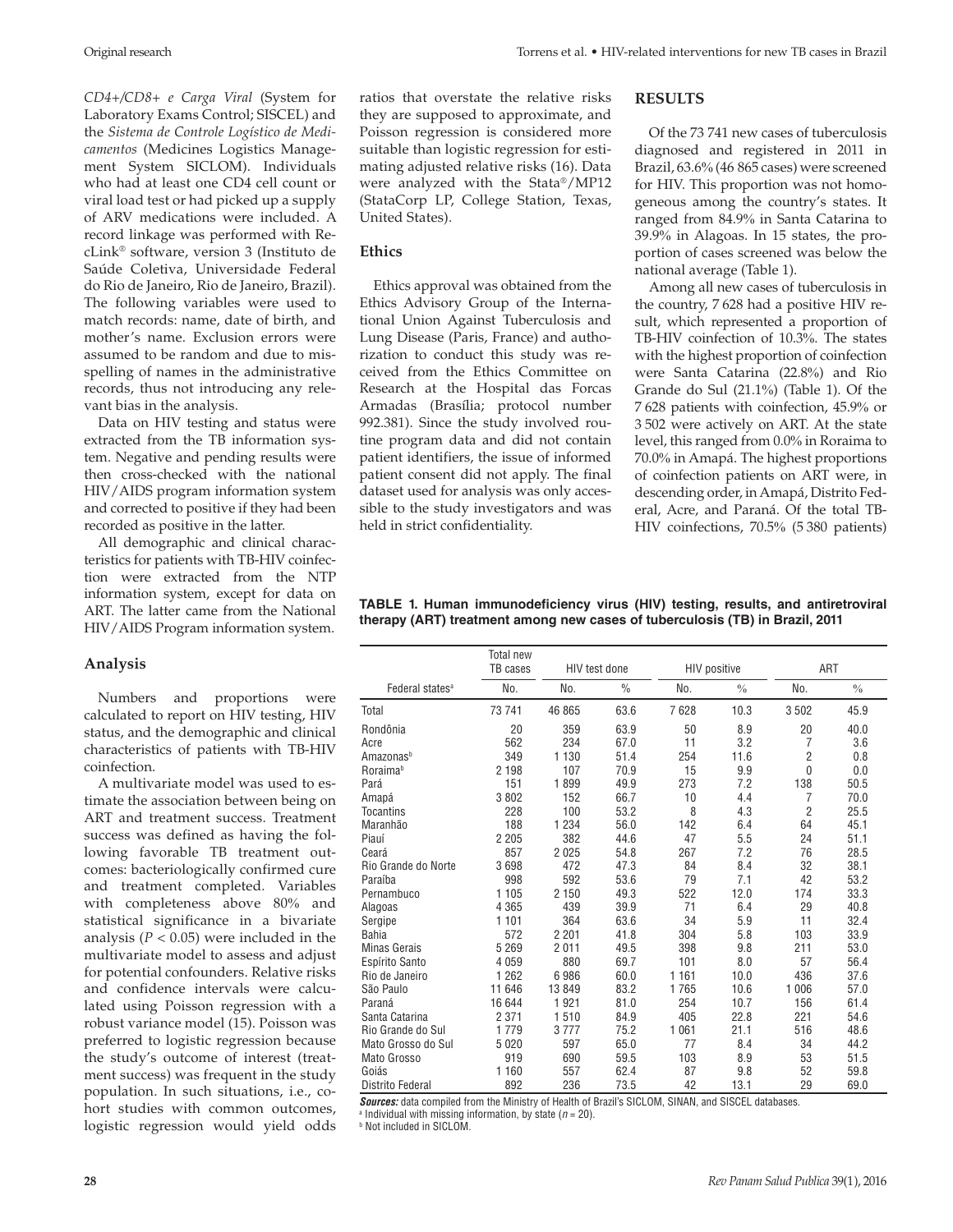were male; 82.9% (6 322 patients) were in the group from 15–49 years of age. With regard to ethnic background, 51.7% (3 947 patients) were afrodescendents compared to 39.0% (2 977 patients) white. Information on level of education was available for 56.0% (4 271 patients). Of these, 32.0% (1 365 patients) were illiterate or had only a primary education.

Regarding the type of TB, there was a lower proportion of smear-positive pulmonary cases (38.3%; 2 920 patients) and a higher proportion of smearnegative pulmonary cases (25.6%; 1 951 patients) among cases of TB-HIV coinfection when compared to the profile of all TB cases in the country (6). Pulmonary and extrapulmonary cases with a clinical diagnosis of TB represented 12.0% (917 patients) and 24.1% (1 840 patients), respectively. With regard to co-morbidities, 2.6% (200 patients) had self-reported diabetes mellitus and 15.7% (1 198 patients) had self-reported alcohol use disorder (Table 2).

TB treatment outcomes for TB-HIV coinfection cases are reported in Table 3. Favorable outcomes were more frequent in those on ART (63.1%; 2 205 patients) than those not on ART (35.4%; 1 459 patients). In a multivariate regression model adjusted for age, race, TB type, diabetes, alcoholism, and Directly Observed Therapy Shortcourse (DOTS), the relative risk for the association between being on ART and having a favorable TB treatment outcome was 1.72 (95% CI = 1.64–1.81).

#### **DISCUSSION**

This is the first nation wide assessment and analysis, stratified by state, of HIV-related interventions for patients with TB-HIV coinfection in Brazil. The customized linkage between national TB and HIV databases has created a convenient baseline for ongoing monitoring of HIV testing, ART usage, and TB treatment outcomes among patients with TB-HIV coinfection.

Monitoring these indicators through time in Brazil is well-suited to its TB epidemic, which is very different from that of other South American and BRICS (Brazil, Russia, India, China, and South Africa) countries, thus making it difficult to compare results. Brazil is the only high-burden country in the Region of the Americas and although it is part of the 22 high-burden countries, it has

the lowest incidence rate among them and the BRICS countries.

Low rates of HIV screening in Brazil have been reported in recent years and are a cause of great concern (8). Although all TB cases are supposed to be screened for HIV, preferably with a rapid test in accordance with Ministry of Health recommendations (14, 15), in 2011, 36.4% or 26 876 new TB cases were recorded as "HIV status unknown." Only two states, Rio Grande do Sul and Santa Catarina, had TB-HIV coinfection over 20%. HIV prevalence is known to be higher in these places than in the rest of the country (9), but HIV screening in TB patients has higher coverage (over 75%) in these two states. Since early diagnosis of TB-HIV coinfection is crucial for the timely ART initiation, which has a direct impact on patient survival, it is important to ensure that TB services can dramatically improve implementation of HIV testing, as well as data tracking (17).

With regard to ART use among patients with coinfection, it was concerning to find that only about one-half of patients were on ART, despite the recommendation (10) to initiate this therapy regardless of CD4 count. The guidelines (10) that support this recommendation came out recently, in 2013, and implementation across the country takes time. Some of the impediments are a shortage of training for medical teams at the local level, a lack of communication between TB and HIV/AIDS programs at municipal level, and nonintegrated TB HIV/AIDS care (8). Stratification by state allowed identification of some important gaps in recording and reporting; for example, there was no information in the SICLOM database about ART in the states of Roraima and Amazonas. This is both a limitation of the analysis, as well as an important issue to be addressed.

This study's finding that favorable TB treatment outcomes were more frequent among TB-HIV coinfection patients on ART concurs with the findings of other studies (17–19). Outcomes are known to be worse for patients with TB-HIV coinfection compared to those who are HIV-negative (6). Moreover, the timely initiation of ART—within the 2nd–8th week of TB diagnosis and treatment initiation—has been shown to positively influence treatment outcomes (17).

#### **TABLE 2. Sociodemographic and clinical characteristics of new tuberculosis (TB) cases coinfected with human immunodeficiency virus (HIV), Brazil, 2011**

| Sociodemographic and clinical                                                                                                                    |                                               |                                            |
|--------------------------------------------------------------------------------------------------------------------------------------------------|-----------------------------------------------|--------------------------------------------|
| characteristics                                                                                                                                  | No.                                           | $\%$                                       |
| Total                                                                                                                                            | 7628                                          | 100.0                                      |
| Gender<br>Male<br>Female                                                                                                                         | 5 3 8 0<br>2 2 4 8                            | 70.5<br>29.5                               |
| Age (years)<br>< 15<br>$15 - 49$<br>$\geq 50$                                                                                                    | 153<br>6 3 2 2<br>1 1 5 3                     | 2.0<br>82.9<br>15.1                        |
| Race (color <sup>a</sup> )<br>European-descendant (white)<br>Afro-descendent (black)<br>Asian-descendant<br>Pardob<br>Indigenous<br>Not recorded | 2977<br>1 0 5 2<br>35<br>2 895<br>32<br>637   | 39.0<br>13.8<br>0.5<br>38.0<br>0.4<br>8.4  |
| Education<br><b>Illiterate</b><br>Primary<br>Secondary<br>Higher<br>University<br>Not recorded                                                   | 179<br>1 1 8 6<br>1635<br>897<br>374<br>3 357 | 2.4<br>15.6<br>21.4<br>11.8<br>4.9<br>44.0 |
| Type of TB<br>Pulmonary smear positive<br>Pulmonary smear negative<br>Pulmonary, clinically diagnosed<br>Extrapulmonary<br>Not recorded          | 2920<br>1951<br>917<br>1840<br>2920           | 38.3<br>25.6<br>12.0<br>24.1<br>38.3       |
| Diabetes mellitus<br>Yes<br>N٥<br>Not recorded                                                                                                   | 200<br>6 583<br>845                           | 2.6<br>86.3<br>11.1                        |
| Alcohol use disorder<br>Yes<br>No<br>Not recorded                                                                                                | 1 1 9 8<br>5 5 6 3<br>867                     | 15.7<br>72.9<br>11.4                       |
| Antiretroviral treatment<br>Yes<br>N <sub>0</sub>                                                                                                | 3502<br>4 1 2 6                               | 45.9<br>54.1                               |

*Sources:* data compiled from the Ministry of Health of Brazil's SICLOM, SINAN, and SISCEL databases.

<sup>a</sup> Brazil's official categories according to color as determined by the *Instituto Brasileiro de Geografia e Estatística* (Brazilian Institute of Geography and Statistics).

**b Miscegenation** afro-descendants and/or europeandescendants and/or indigenous peoples.

# **Limitations**

Despite the importance of the unfinished agenda regarding infectious diseases in Brazil, it was not possible to include the study population's level of education in the analysis because this data was missing from more than 20% of the records. Another limitation was the timing of ART initiation was not evaluated. Nevertheless, there was a statistically significant association between ART use and favorable outcomes in the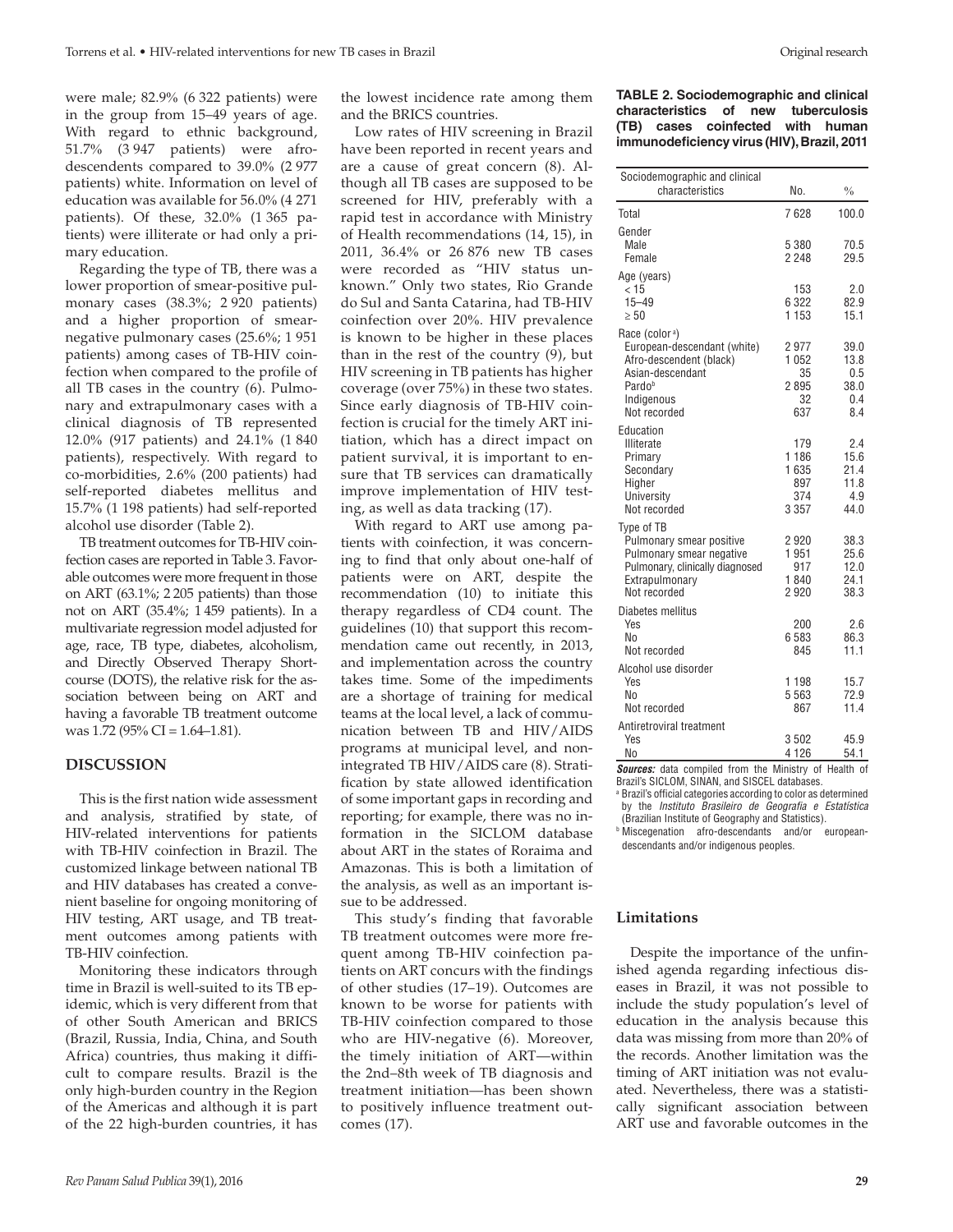**TABLE 3. Tuberculosis (TB) treatment outcome for TB patients coinfected with human immunodeficiency virus (HIV), according to antiretroviral drug therapy (ART) status, Brazil, 2011**

|                                 | On ART  |               |         | Not on ART    | Adjusted relative risk                     |            |
|---------------------------------|---------|---------------|---------|---------------|--------------------------------------------|------------|
| Treatment outcomes              | No.     | $\frac{0}{0}$ | No.     | $\frac{0}{0}$ | (95% confidence interval) <sup>c,d,e</sup> | $P$ -value |
| Totala                          | 3495    | 100.0         | 4 1 2 1 | 100.0         |                                            |            |
| Favorable outcomes <sup>b</sup> | 2 2 0 5 | 63.1          | 1 459   | 35.4          | $1.72(1.64 - 1.81)$                        | < 0.001    |
| Lost follow-up                  | 449     | 12.8          | 507     | 12.3          |                                            |            |
| Died                            | 559     | 16.0          | 931     | 22.6          |                                            |            |
| Not evaluated                   | 282     | 8.1           | 224     | 29.7          |                                            |            |

*Sources:* data compiled from the Ministry of Health of Brazil's SICLOM, SINAN, and SISCEL databases *de Notificação*  (National Communicable Diseases Information System)*, Sistema de Controle de Exames Laboratoriais* (System for Laboratory Exams Control), and the *Sistema de Controle Logístico de Medicamentos* (System for Logistic Control of Drugs). <sup>a</sup> Cases of multidrug resistant tuberculosis were excluded from the cohort of treatment outcomes ( $n = 12$ ).

b Bacteriologically-confirmed cure and treatment completed.

<sup>c</sup> Favorable compared with unfavorable outcomes (lost follow-up, died, not evaluated).

<sup>d</sup> Poisson regression model (robust variance) adjusted for: age group, race, type of TB, diabetes, alcohol use disorder, and Directly Observed Therapy, Shortcourse.

<sup>e</sup> Number of observations was 6 173, since 1 455 records had missing values in one or more of the variables included in the model.

multivariate analysis. The strengths of this study include its national scope, stratification by state, and the creation of a dataset based on the best available data from national databases.

#### **Conclusions**

After 2011, the study period for this analysis, a field for recording ART use was added to the TB information system. This made the monitoring of both important indicators—HIV testing and ART use—much more feasible on a routine basis. Nonetheless, the 2011 dataset results will serve as an important baseline for future monitoring. They will enable the NTP to monitor the demographic and clinical profile of TB-HIV coinfected patients, to assess whether HIV-related interventions have improved in Brazil since the 2013 guidelines were published,

and to determine whether various TB-HIV collaboration initiatives at national, state, and local levels are actually improving outcomes for coinfected patients.

Despite the considerable progress that has been made, collaborative interventions remain far from expected targets. Analysis of TB-HIV collaborative activities are not commonly included in the monitoring and evaluation routine of tuberculosis control programs; however, assessing these activities is paramount to better planning and should be routinely monitored by TB and HIV/AIDS programs at all levels.

**Acknowledgements.** This research was conducted through the Structured Operational Research and Training Initiative (SORT IT), a global partnership led by the Special Programme for Research

and Training in Tropical Diseases at the World Health Organization (WHO/TDR). The model is based on a course developed jointly by the International Union Against Tuberculosis and Lung Disease (The Union) and *Medécins sans Frontières*. The specific SORT IT program which resulted in this publication was jointly developed and implemented by the Communicable Diseases Research Program and the Regional Tuberculosis Control Program, Pan American Health Organization (PAHO); the Operational Research Unit (LUXOR) at *Médecins Sans Frontières*, Brussels Operational Center, Luxembourg; the Centre for Operational Research, The Union, Paris, France; the Institute of Tropical Medicine, Antwerp, Belgium and the University of Antioquia, Medellín, Colombia.

**Funding.** The SORT IT programme was funded by TDR/UNICEF/UNDP/ WORLD BANK/WHO, PAHO/WHO, The Union, MSF, U.S. Agency for International Development (USAID), Award No. AID-LAC-IO-11-0000,1 and the Department for International Development (DFID). The funders had no role in the study design, data collection and analysis, decision to publish, or preparation of the manuscript.

**Conflict of interests.** None declared.

**Disclaimer.** Authors hold sole responsibility for the views expressed in the manuscript, which may not necessarily reflect the opinion or policy of the RPSP/ PAJPH and/or PAHO.

- 1. Mayer KH, Dukes Hamilton C. Synergistic pandemics: confronting the global HIV and tuberculosis epidemics. Clin Infect Dis. 2010;50(suppl 3):S67–70.
- 2. Ghebreyesus TA, Kazatchkine M, Sidibé M, Nakatani H. Tuberculosis and HIV: time for an intensified response. Lancet. 2010;375(9728):1757–8.
- 3. World Health Organization. Interim policy term on collaborative TB/HIV activities: Guidelines for national programmes and other stakeholders. Geneva: WHO; 2004.
- 4. Harries AD, Zachariah R, Corbett EL, Lawn SD, Santos-Filho ET, Chimzizi R, et al. The HIV-associated tuberculosis

epidemic–when will we act? Lancet. 2010;375(9729):1906–19.

**REFERENCES**

- 5. Gupta S, Granich R, Date A, Lepere P, Hersh B, Gouws E, et al. Review of policy and status of implementation of collaborative HIV-TB activities in 23 high-burden countries. 2014;18(4): 1149–58.
- 6. World Health Organization. Global tuberculosis report 2013. Available from: [http://](http://apps.who.int/iris/bitstream/10665/ 91355/1/9789241564656_eng.pdf) [apps.who.int/iris/bitstream/10665/](http://apps.who.int/iris/bitstream/10665/ 91355/1/9789241564656_eng.pdf) 91355/1[/9789241564656\\_eng.pdf](http://apps.who.int/iris/bitstream/10665/ 91355/1/9789241564656_eng.pdf) Accessed on 2 December 2015.
- 7. Sanchez M, Bartholomay P, Arakaki-Sanchez D, Enarson D, Bissell K, Barreira D, et al. Outcomes of TB treatment by HIV

status in national recording systems in Brazil, 2003-2008. PLoS One. 2012;7(3): 2003–8.

- 8. Brasil. O controle da tuberculose no Brasil: avanços, inovações e desafios. Brasília: Ministério da Saúde; 2014.
- 9. Brasil. Aids e DST. Boletim Epidemiológico. 2013:1–68. Available from: [www.aids.gov.](www.aids.gov.br/pagina/boletim-epidemiologico) [br/pagina/boletim-epidemiologico](www.aids.gov.br/pagina/boletim-epidemiologico) Accessed on 4 February 2016.
- 10. Brasil. Recomendações para o manejo da coinfecção TB-HIV em serviços de atenção especializada a pessoas vivendo com HIV/aids. Brasília: Ministério da Saúde; 2013.